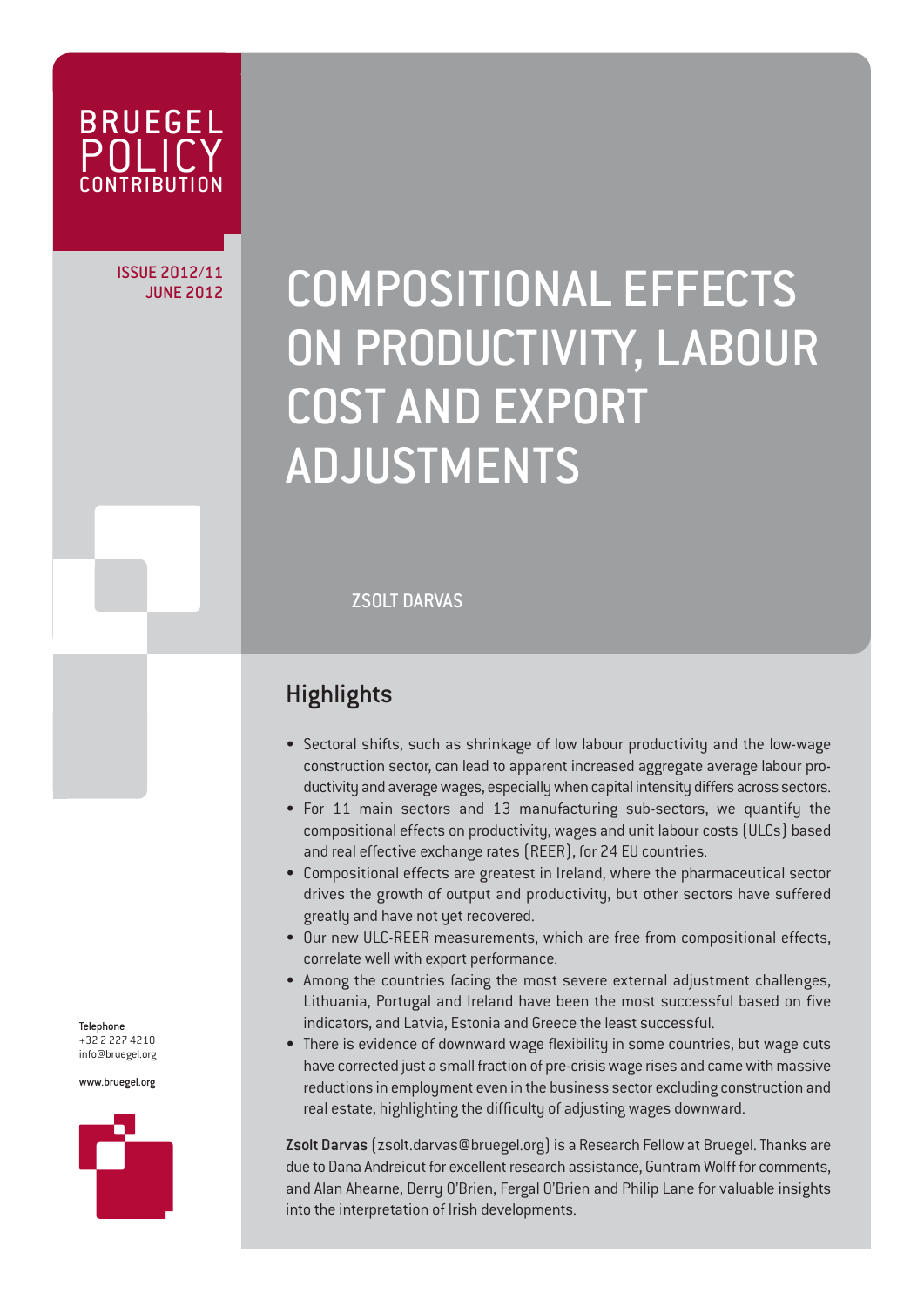BRUEGEL **POLICY** CONTRIBUTION

## COMPOSITIONAL EFFECTS ON PRODUCTIVITY, LABOUR COST AND EXPORT ADJUSTMENTS

#### ZSOLT DARVAS, JUNE 2012

IN COUNTRIES FACING SEVERE MACROECONOMIC ADJUSTMENTS, domestic demand is typically constrained by fiscal adjustments, deleveraging of the private sector and limited credit supply. Under such circumstances exports should play a major role in the adjustment process. This necessitates improvements in competitiveness, which was generally lost during the good years before the crisis in those countries that face the most severe adjustment challenges.

Competitiveness could be improved through price and non-price factors. The main tools to improve non-price competitiveness are structural reforms, education, innovation and corporate governance improvements. Such improvements are indispensable in most countries, but take time.

Price (or cost) competitiveness can be improved through a depreciation of the real effective exchange rate (REER), which is usually measured by the unit labour cost (ULC) based REER. In turn, REER depreciation can occur through productivity improvements, nominal wage reductions, nominal effective exchange rate (NEER) depreciations and the ULC increases of trading partners. Domestic policymakers have no impact on the last item, and a severely limited one, if any, on the NEER. Therefore, productivity and the nominal wage should play a crucial role in the adjustment. Indeed, in some countries, such as Ireland, significant productivity improvements have occurred since the onset of the crisis, though average wage reductions were limited. The Irish ULC-REER, as measured by Eurostat against 36 trading partners, depreciated by 19 percent from 2008Q1 to 2011Q4, and by 17 percent against euro-area partners, which is influenced only by wage and productivity developments but not the nominal exchange rate.

1. In addition to compositional changes in various sectors, many other compositional changes can also occur. For example, if a firm hires young employees, then the average wage at the firm, as well as average labour productivity, can decline. In our paper we only consider the impacts of compositional changes resulting from changes in the composition of sectors.

However, based on Central Bank of Ireland (2011), Krugman (2011) has highlighted that compositional changes may lie behind the fall in Irish unit labour costs. The Central Bank of Ireland's (2011) calculation indicated that about half of the decline in the Irish business sector average ULC relative to trading partners was related to compositional changes. The reason for this is that if, for example, low-wage and low-productivity construction workers are laid off in large numbers while high-productivity manufacturing workers keep their jobs, then both average wage and average productivity go up, even if there is no wage increase or productivity gain in any individual sector. With regard to ULC, the impact of compositional changes on productivity and wages can offset each other, yet Central Bank of Ireland (2011) found that the overall impact of compositional changes on Irish ULC was sizeable. This may relate to the very high capital intensity of certain Irish manufacturing sub-sectors.

While such compositional changes may blur the assessment of the genuine improvement in competitiveness, such changes are not 'bad' *per se*. For example, it is a benign development if highproductivity sectors grow faster than low-productivity sectors. But quantifying these compositional changes is crucial for assessing the adjustment that countries have achieved since the onset of the crisis and so that lessons from successful adjustments can be learned.

In this Policy Contribution, we assess the importance of the impact of sectoral changes on average labour productivity considering 11 main sectors and 13 manufacturing sub-sectors<sup>1</sup>, in order to:

- Quantify the compositional effect on measured average productivity, average hourly labour compensation, unit labour costs and ULC-REERs;
- Calculate a new measure of ULC-REER, which is free from compositional effects, for the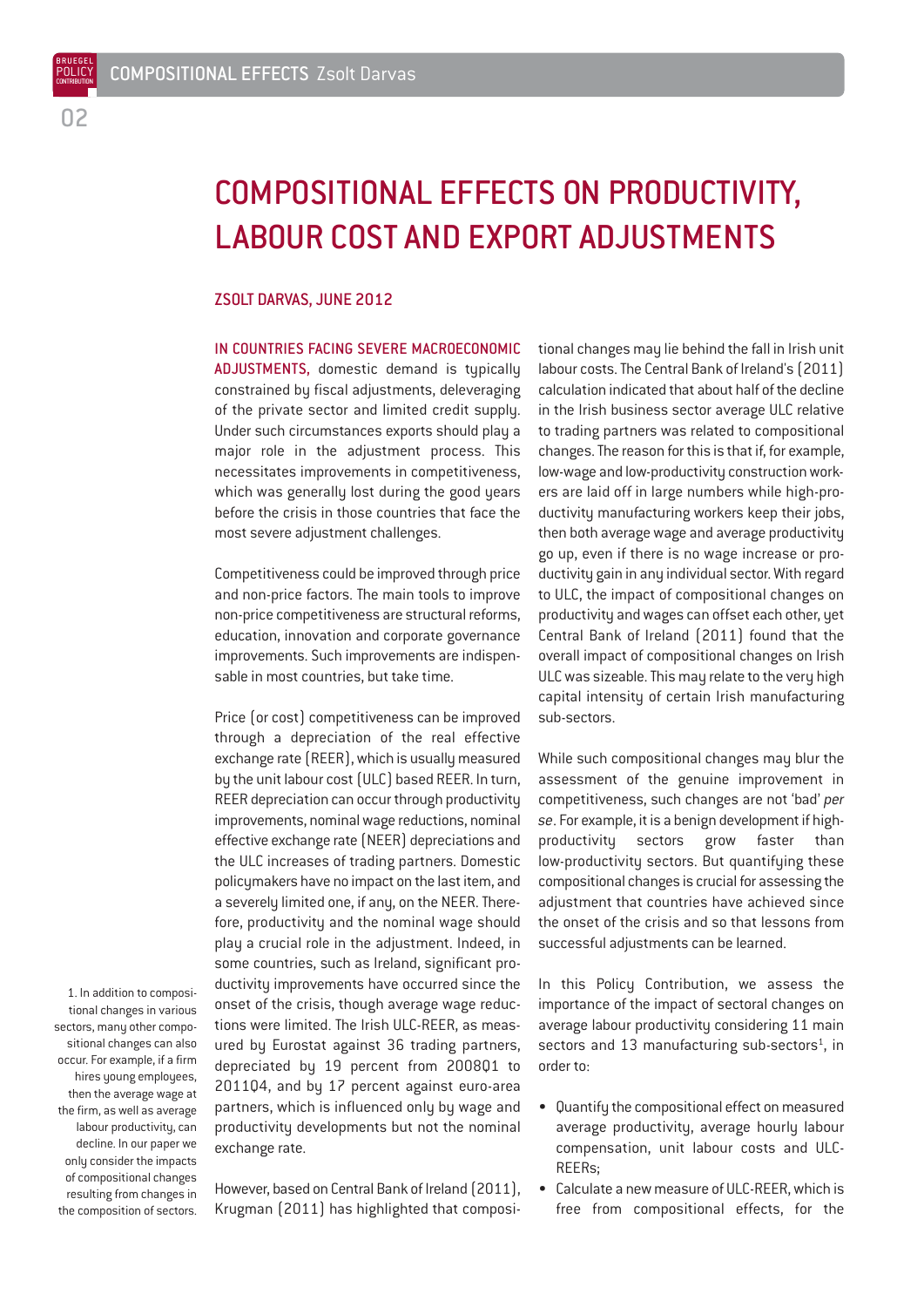business sector excluding construction, real estate activities and agriculture;

- Calculate a new measure of ULC-REER for certain sectors, such as manufacturing;
- Relate export performance since the onset of the crisis to various measures of REER;
- Study the components of the ULC-REER and rank countries according to their success in adjusting.

We include 24 EU countries (Cyprus, Luxembourg and Malta are excluded due to missing data) for the period 2000Q1-2011Q4, although sectoral data for Romania is available only since 2008Q1.

In the next section we use the example of Ireland to describe our methodology, followed, in the third section, by the assessment of the compositional effect on average productivity, average hourly labour costs, and ULC-based REER for all countries in the sample. In the fourth section, we assess the relationship between export performance and REERs. This is followed in the fifth section by the study of the components of ULC-REER changes, and a ranking of the countries according to their success in adjusting. Finally, we briefly conclude. The background paper to this publication (Darvas, 2012b) discusses the methodology and data sources in more detail and presents results for all 24 EU countries that we consider. The ULC-based REERs calculated in this paper are added to the dataset of Darvas (2012a), which is available at http://www.bruegel.org/publications/publicationdetail/publication/716-real-effective-exchangerates-for-178-countries-a-new-database/ and will be irregularly updated.

#### THE IRISH EXAMPLE

We use data on 11 main sectors of the economy and 13 manufacturing sub-sectors (Tables 1 and 2). In addition to the total economy, we consider

| Code         | <b>Business</b>       | <b>Description</b>                                                                                                                 | <b>EU27</b>                       |                                  |                                         |                                              | <b>Ireland</b>                      |                                  |                                  |                                              |
|--------------|-----------------------|------------------------------------------------------------------------------------------------------------------------------------|-----------------------------------|----------------------------------|-----------------------------------------|----------------------------------------------|-------------------------------------|----------------------------------|----------------------------------|----------------------------------------------|
|              | sector w.o.<br>A.C.R. |                                                                                                                                    | [%]<br>total]<br><b>GVA</b> share | share (% of total)<br>Employment | (£000s per year)<br><b>GVA/emplyoee</b> | (€000s per year)<br>comp./employee<br>Labour | [% of<br><b>GVA</b> share<br>total] | share [% of total]<br>Employment | (£000s per year)<br>GVA/emplyoee | (£000s per year)<br>comp./employee<br>Labour |
| $\mathsf A$  |                       | Agriculture, forestry and fishing                                                                                                  | 1.7                               | 5.4                              | 15                                      | $\overline{4}$                               | 1.7                                 | 4.6                              | 29                               | 6                                            |
| $\mathsf{C}$ | X                     | Manufacturing                                                                                                                      | 15.0                              | 14.4                             | 58                                      | 32                                           | 25.8                                | 11.5                             | 172                              | 40                                           |
| B, D, E      | $\chi$                | Industry ex. manufacturing, construction                                                                                           | 3.9                               | 1.6                              | 122                                     | 38                                           | 2.3                                 | 1.7                              | 105                              | 46                                           |
| F            |                       | Construction                                                                                                                       | 6.4                               | 7.1                              | 44                                      | 24                                           | 3.2                                 | 6.5                              | 37                               | 34                                           |
| $G-I$        | $\mathsf X$           | Wholesale and retail trade, transport, acco-<br>modation and food service activities                                               | 19.1                              | 24.3                             | 39                                      | 22                                           | 14.8                                | 26.2                             | 43                               | 29                                           |
| J            | X                     | Information and communication                                                                                                      | 4.7                               | 2.7                              | 84                                      | 45                                           | 2.6                                 | 3.0                              | 50                               | 46                                           |
| K            | $\chi$                | Financial and insurance                                                                                                            | 5.8                               | 2.7                              | 104                                     | 55                                           | 10.4                                | 5.0                              | 159                              | 65                                           |
| L            |                       | Real estate                                                                                                                        | 10.6                              | 0.0                              | 525                                     | 24                                           | 7.8                                 | 0.5                              | 1168                             | 27                                           |
| $M-N$        | $\chi$                | Professional, scientific and technical activi-<br>ties; administrative and support services                                        | 9.9                               | 11.3                             | 43                                      | 26                                           | 8.7                                 | 8.7                              | 77                               | 30                                           |
| $0-0$        |                       | Public administration, defence, education,<br>human health and social work activities                                              | 19.5                              | 23.3                             | 41                                      | 33                                           | 20.2                                | 26.3                             | 59                               | 50                                           |
| $R-U$        | $\chi$                | Arts, entertainment, recreation; other serv-<br>ices; activities of households and extra-terri-<br>torial organisations and bodies | 3.5                               | 6.2                              | 28                                      | 17                                           | 2.5                                 | 5.0                              | 38                               | 25                                           |
|              |                       | <b>Total (All NACE activities)</b>                                                                                                 | 100.0                             | 100.0                            | 49                                      | 27                                           | 100.0                               | 100.0                            | 76                               | 38                                           |

#### Table 1: The 11 main sectors and their 2010 shares, labour productivity and compensation

Note: Business sector w.o. A.C.R. = Business sector excluding agriculture, construction and real estate activities. The category 'Other industry: Industry except manufacturing and construction' is calculated by us by subtracting 'Manufacturing' from 'Industry (except construction)', for which data is directly available from Eurostat and therefore this is the aggregate of B: Mining and quarrying; D: Electricity, gas, steam and air conditioning supply; and E: Water supply, sewerage, waste management and remediation. The shares in gross value added (GVA) were calculated on the basis of current price values. Total labour compensation is reported, which consists of: (a) gross wages and salaries paid in cash; (b) direct remuneration (pay) and bonuses; and (c) wages and salaries in kind (housing, company cars, meal vouchers, etc).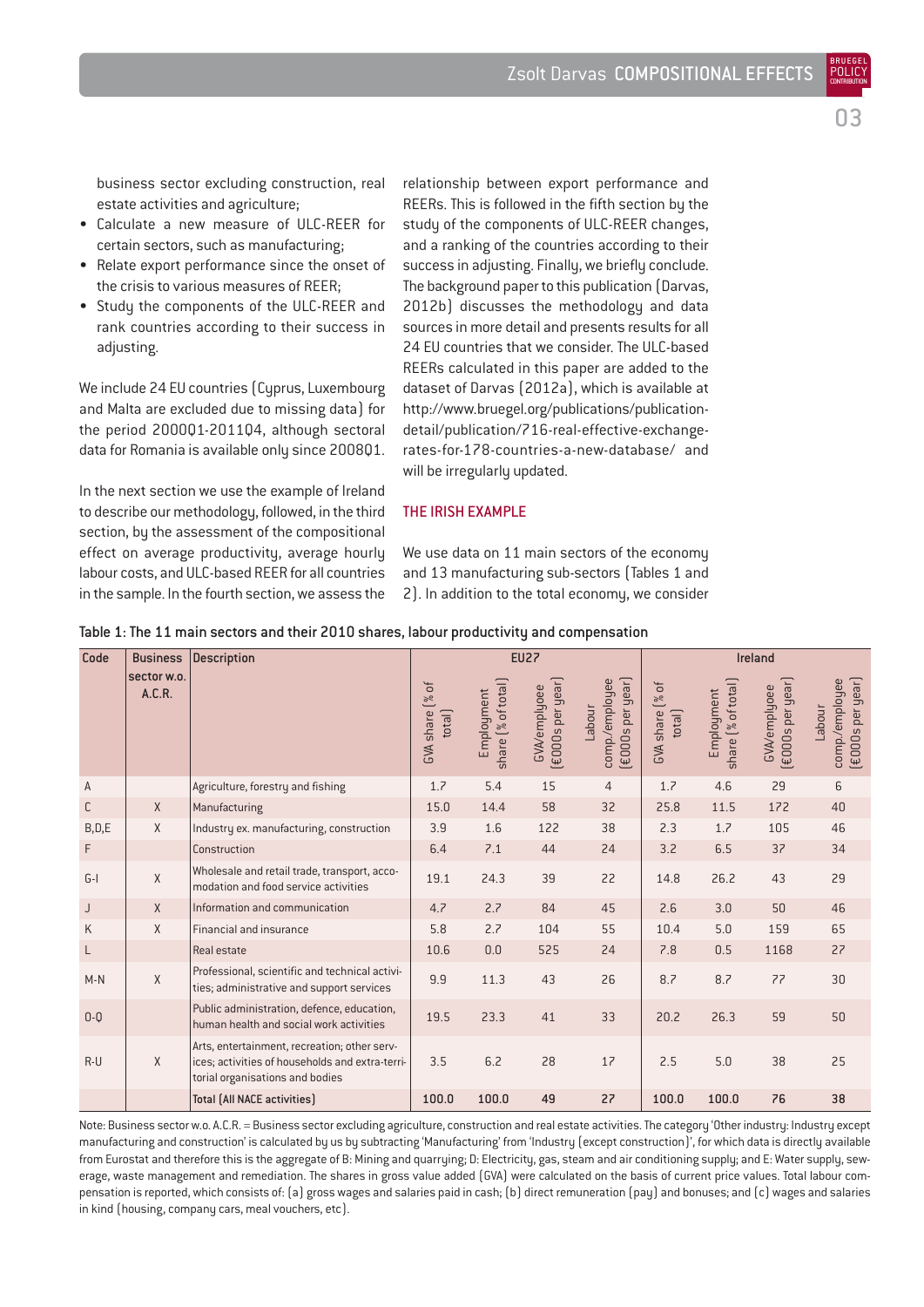$\mathsf{n}$ 

| Code              | <b>Short</b>                  | <b>Description</b>                                                                      | <b>EU27</b>                         |                                  |                                         |                                              | Ireland                             |                                  |                                  |                                                                      |
|-------------------|-------------------------------|-----------------------------------------------------------------------------------------|-------------------------------------|----------------------------------|-----------------------------------------|----------------------------------------------|-------------------------------------|----------------------------------|----------------------------------|----------------------------------------------------------------------|
|                   | name for<br>figures           |                                                                                         | [% of<br><b>GVA</b> share<br>total] | share [% of total]<br>Employment | (£000s per year)<br><b>GVA/emplyoee</b> | (£000s per year)*<br>comp/employee<br>Labour | [% of<br>total]<br><b>GVA</b> share | share (% of total)<br>Employment | (£000s per year)<br>GVA/emplyoee | $(\text{\small\texttt{EOOOs}}$ per year)<br>comp./employee<br>Labour |
| C10 12            | Food                          | Food products, beverages, tobacco products                                              | 13.8                                | 14.5                             | 48                                      | 26                                           | 17.5                                | 20.8                             | 145                              | 37                                                                   |
| $C13_15$          | Cloth                         | Textiles, apparel, leather & related products                                           |                                     | 7.2                              | 29                                      | 18                                           | 0.5                                 | 3.0                              | 29                               | 17                                                                   |
| C16 18            | Wood<br>Wood, paper, printing |                                                                                         | 7.4                                 | 8.5                              | 44                                      | 28                                           | 14.4                                | 8.0                              | 311                              | 54                                                                   |
| C19               | Chemic/<br>Pharma             | Coke and refined petroleum products                                                     | 1.3                                 | 0.6                              | 112                                     | 59                                           | 0.1                                 | 0.3                              | 48                               | 32                                                                   |
| C <sub>20</sub>   |                               | Chemicals and chemical products                                                         | 7.0                                 | 3.9                              | 91                                      | 51                                           | 3.0                                 | 1.4                              | 370                              | 134                                                                  |
| C <sub>21</sub>   |                               | Pharmaceutical products & preparations                                                  | 4.5                                 | 1.8                              | 129                                     | 53                                           | 39.6                                | 15.3                             | 447                              | 29                                                                   |
| C22 23            | Plastic                       | Rubber and plastic products and other non-<br>metallic mineral products                 | 9.1                                 | 9.2                              | 50                                      | 32                                           | 2.6                                 | 5.2                              | 87                               | 63                                                                   |
| C24 25            | Metal                         | Basic metals & fabricated metal products,<br>except machinery and equipment             | 14.1                                | 15.5                             | 46                                      | 31                                           | 2.2                                 | 8.7                              | 44                               | 32                                                                   |
| C <sub>26</sub>   |                               | Computer, electronic and optical products                                               | 4.3                                 | 4.4                              | 50                                      | 42                                           | 11.0                                | 11.9                             | 159                              | 71                                                                   |
| C <sub>27</sub>   | Electric                      | <b>Electrical equipment</b>                                                             | 5.3                                 | 4.6                              | 59                                      | 37                                           | 4.8                                 | 0.9                              | 977                              | 175                                                                  |
| C28               |                               | Machinery and equipment n.e.c.                                                          | 10.8                                | 9.6                              | 57                                      | 40                                           | 2.1                                 | 13.1                             | 27                               | 16                                                                   |
| C29 <sub>30</sub> | Machine                       | Motor vehicles, trailers, semi-trailers and<br>other transport equipment                | 9.4                                 | 9.4                              | 51                                      | 42                                           | 1.1                                 | 1.8                              | 99                               | 77                                                                   |
| C3133             | Other                         | Furniture, jewellery, musical instr., toys,<br>repair/installation of machinery & eqpmt | 9.0                                 | 10.6                             | 43                                      | 29                                           | 1.2                                 | 9.7                              | 21                               | 21                                                                   |
| $\mathsf{C}$      |                               | Total - manufacturing                                                                   | 100.0                               | 100.0                            | 51                                      | 33                                           | 100.0                               | 100.0                            | 172                              | 40                                                                   |

#### Table 2: The 13 manufacturing sub-sectors and their 2010 shares, labour productivity and compensation

Note: \* 2009 figures for EU19: for the EU27, labour compensation was not available for manufacturing sub-sectors and therefore we use the aggregate of 19 EU countries for which data was available for 2009 (data was missing for more countries for 2010). The shares in gross value added (GVA) were calculated on the basis of current price values. Total labour compensation is reported, which consists of: (a) gross wages and salaries paid in cash; (b) direct remuneration (pay) and bonuses; and (c) wages and salaries in kind (company products, housing, company cars, meal vouchers, crèches, etc).

> the business sector without agriculture, construction and real estate activities (we call this aggregate *'Business sector w.o. A.C.R.'* in the figure legends to save space). As in Darvas and Pisani-Ferry (2011), construction is excluded because it is a highly labour-intensive and low-productivity sector that suffered heavily in some countries and can therefore distort aggregate productivity measures. Since the real estate sector also suffered in some countries and is not really relevant for competitiveness indicators, it is worthwhile to consider an aggregate without it. Agriculture is heavily subsidised and weather-dependent, which motivates our decision to exclude it.

> It is interesting to observe that while manufacturing provides a very high share of gross added value in Ireland (25.8 percent), its share of employment is much lower (11.5 percent). As a consequence, annual gross added value per worker is rather high in Ireland: €172,000, while

it is just €58,000 per year in the EU27, where output and employment shares of manufacturing are almost equal (about 15 percent). While average labour productivity is much higher in Ireland, Irish manufacturing workers do not earn much more than their European peers (€40,000 in Ireland compared to €32,000 in the EU27). This suggests that Irish manufacturing is much more capital intensive than the EU average.

Table 2 shows that there are other significant differences within manufacturing. In the biggest Irish sector, pharmaceuticals, which had a 39.6 percent output share within manufacturing in 2010, one worker generated almost half a million euros per year – yet annual labour compensation amounted to €29,000 only. The EU27 average figures are €129,000/year for added value and €53,000 for labour compensation in this sector. There is an even more productive sector in Ireland, electrical equipment (accounting for 4.8 percent of output),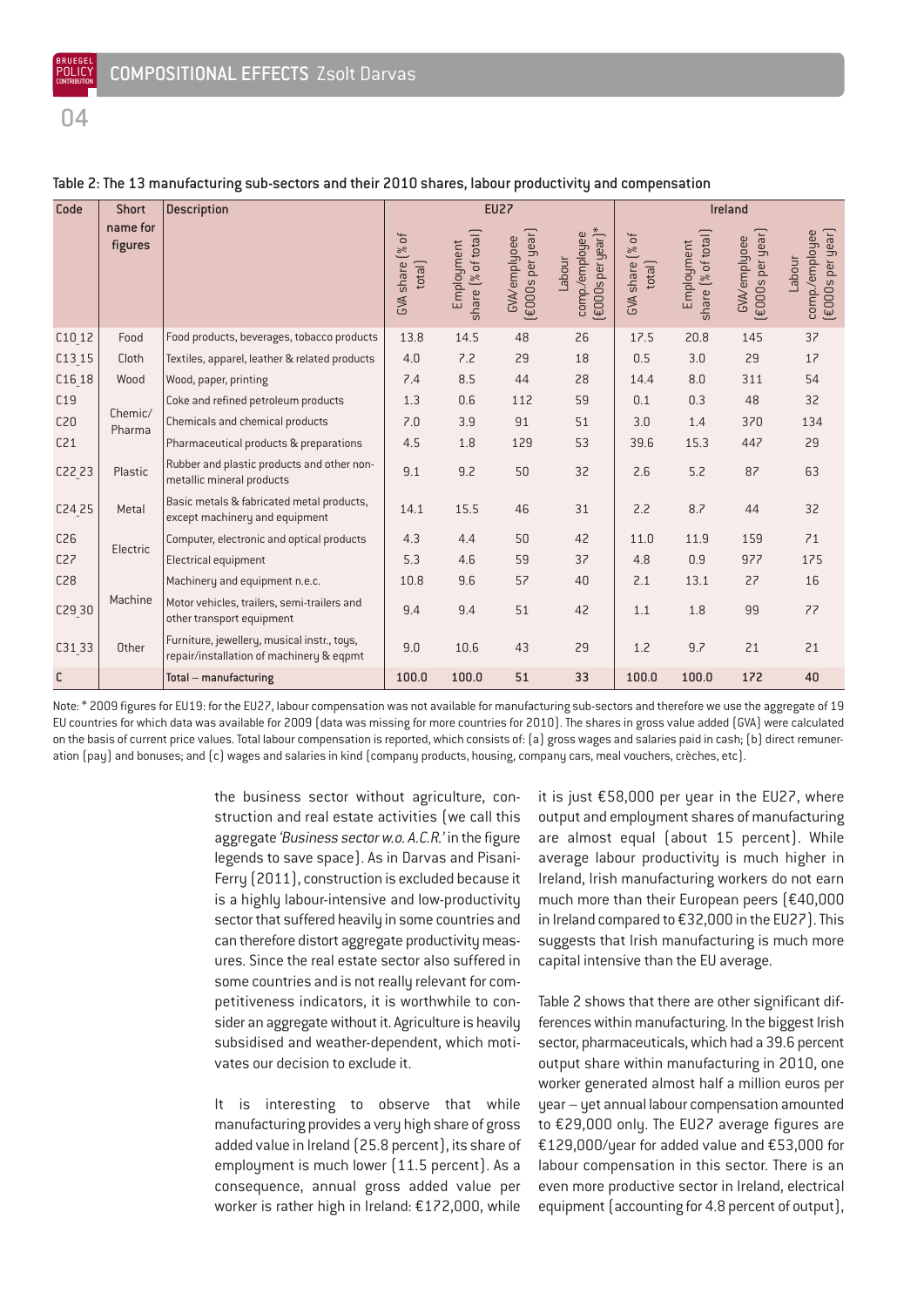05

BRUEGEL **POLIC CONTRIBUTION** 

in which each worker generated almost a million euros per year, in contrast to €59,000 in the EU27. The very large differences in average labour productivity figures are again likely explained by differences in capital intensity<sup>2</sup>.

When there are such extreme differences in capital intensity and therefore average labour productivity across sectors, as in Ireland, changes in the composition of the economy can lead to apparent gains in average unit labour costs, even if there is no change in ULC in any individual sector. The reason is that when, for example, a construction worker is laid off but all other workers keep their jobs, both total labour compensation and total output decline. However, the construction worker's compensation was broadly similar to the total economy average in Ireland, but gross added value per worker was about half of the economy average. Therefore, the average wage remains broadly stable but average output per worker increases for the rest of the economy when a construction worker is laid off, even if there is no productivity gain in any individual sector.

Inspired by Central Bank of Ireland (2011), we quantify the compositional effects by calculating fixed-weight aggregates for various indicators (eg output per worker, average wages, or unit labour costs). We derive the weights of the 13 manufacturing sub-sectors and the weights of the other 10 main sectors of the economy from the 2008Q1 composition of the economy. We also calculate fixed-weight aggregates for the manufacturing sector itself, and for the business sector excluding agriculture, construction and real estate.

Figure 1: Ireland, constant price output, hours worked, and labour productivity  $(200801=100*)$ 



110  $100$ 90  $80$ 70 60 110  $100$ <sub>9f</sub> 80 70 6ſ 00 02 04 06 08 10 104 100  $96$ 92 88 84  $80$ 104 100 96 92 **88** 84 80 00 02 04 06 08 10 120 110 100 90 8<sub>r</sub> 70 00 02 04 06 08 10 Gross added value (GVA) **Hours worked** GVA/hours worked GVA/hours worked Total economy Business sector w.o. A.C.R. Total economy, constant weights Business sector w.o. A.C.R., constant weights

Source: Bruegel. Note. A.C.R. stands for 'agriculture, construction and real estate activities' (see Table 1). \* Since some of the indicators are noisy, we have calculated Hodrick-Prescott filtered values with smoothing parameter 1, a very low value (the standard smoothing parameter for quarterly data is 1600). We then normalised each series to the 2008Q1 value of the Hodrick-Prescott filtered values and therefore not all actual series showed have the 100 value in 2008Q1.

2. As Krugman (2011) phrased it neatly, workers in the Irish pharmaceutical sector *"watch over very expensive machines that produce a lot of output"*.

. คก

70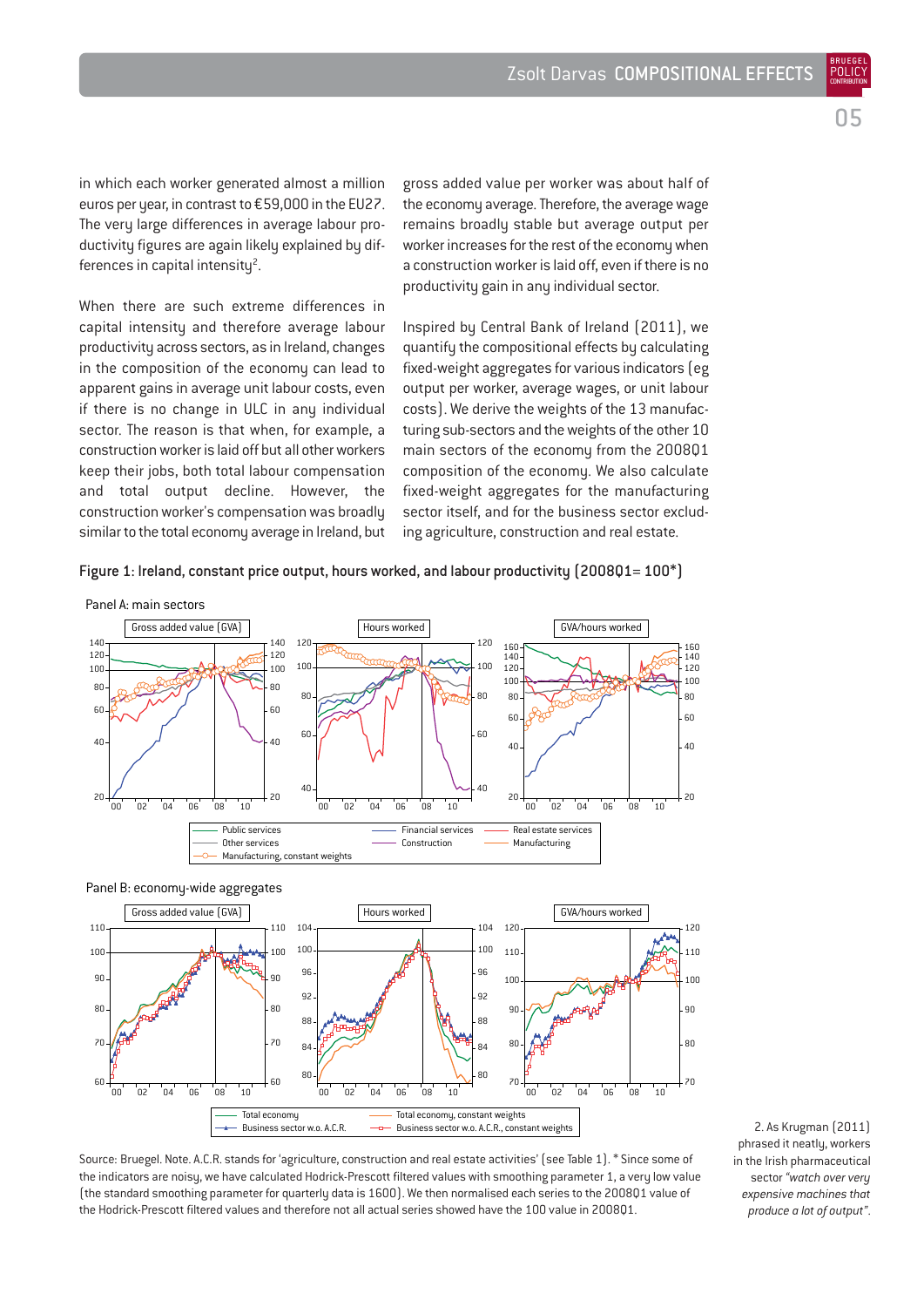BRUEGEL POLIC<sup>®</sup>

> Figure 1 shows that in Ireland only the manufacturing sector could increase production and productivity since 2008Q1 and that there are very significant compositional effects on productivity. As of 2011Q4 manufacturing productivity was 53 percent above the 2008Q1 value, which came from about 30 percent increase in output and almost 20 percent fall in labour input. However, if we use fixed intramanufacturing weights, the improvement in productivity is 31 percent, which is, by the way, extraordinary considering the developments in other countries.

However, it is worth highlighting that Irish manufacturing has some features that are not apparent in most other countries. First, while gross added value at 2005 prices (as used by us) moved in parallel with gross production (at 2005 prices) during 2000-08, the two indicators severely diverged in 2009-11 (Figure 2). The cumulative growth of added value was almost 30 percent between 2008Q1 and 2011Q4, but gross production grew by 5 percent only (both at constant prices $]$ <sup>3</sup>. A second salient feature is that there were marked differences in developments in manufacturing sub-sectors. The pharmaceutical industry has boomed since 2008, the output of the food industry reminded broadly stable, but all other manufacturing sub-sectors have suffered massively since 2008 and most have not yet started to recover (Figure 2).

The huge difference between gross added value and gross production could be related to certain factors, such as:

- Added value is much higher in the pharmaceutical sector than in the average of the rest of the manufacturing industry, which could contribute to the divergence between gross value added and gross production when the pharmaceutical sector is booming and other sectors are declining.
- There are some methodological differences between gross added value and industrial production statistics: the constant price gross added value is chain-linked, while industrial production data are fixed weight to a 2005 base. The chain-linked gross added value therefore gradually gives more weight to the booming pharmaceutical industry and less weight to the struggling other industries.
- The Irish manufacturing industry is dominated by multinational firms. Therefore, transfer pricing within a multinational group may have



#### Figure 2: Ireland, manufacturing production (2008Q1=100), 2000Q1-2011Q4

3. In Bulgaria and Slovakia the difference between gross output and gross production was similar to the Irish difference, but in all other EU countries we considered, the difference was significantly smaller (Darvas, 2012b).

Source: Bruegel. Note: since manufacturing sub-sector production indices are rather noisy, we have calculated Hodrick-Prescott filtered values with smoothing parameter 1, a very low value (the standard smoothing parameter for quarterly data is 1600) and report this filtered series on the right hand panel.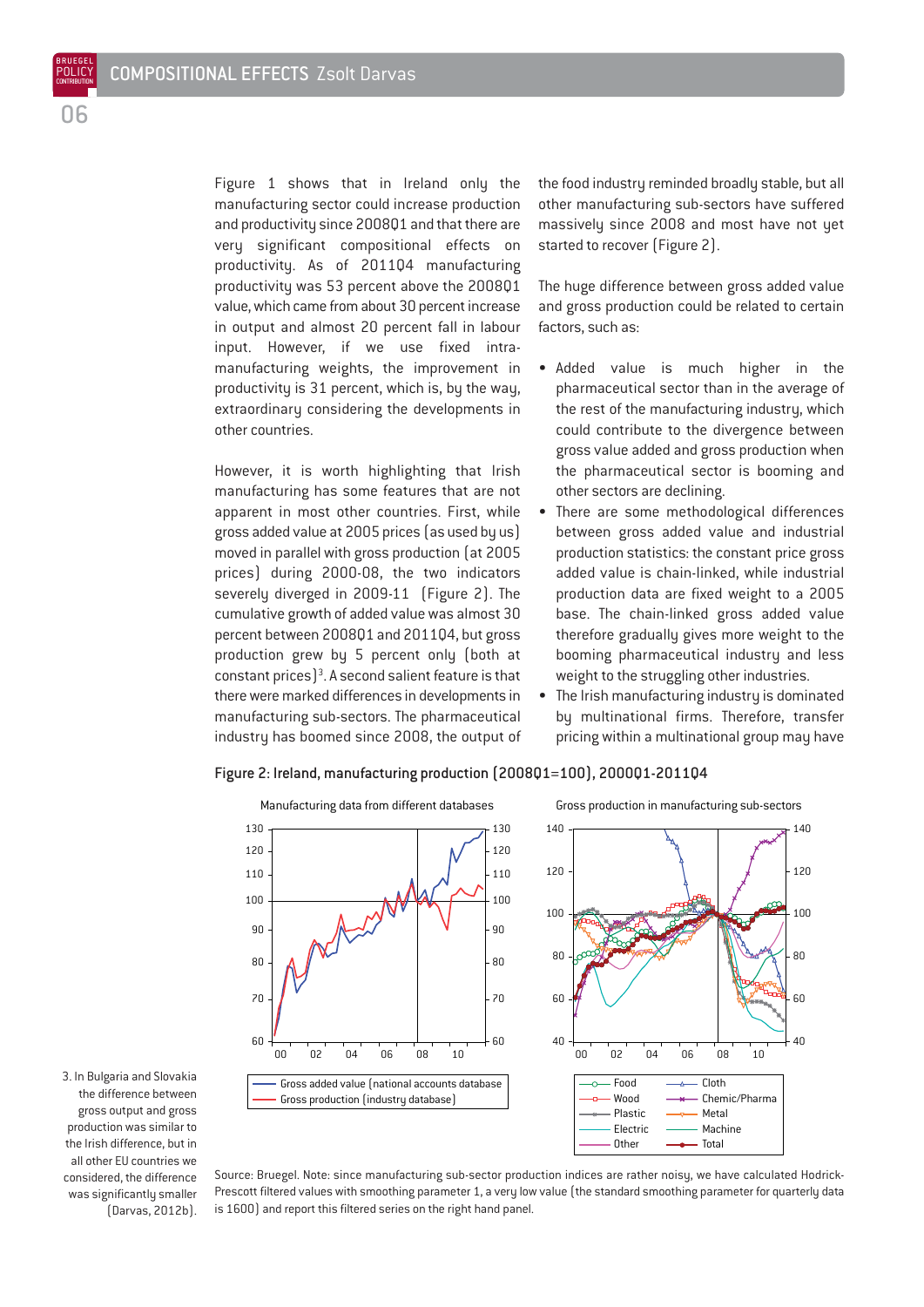BRUEGEL POLICY **CONTRIBUTION** 

a decisive impact on reported added value and one cannot exclude the hypothesis that the accounting practices of multinationals have changed since 2008. If that is an important factor, then the reported constant price figures do not really measure the true volume developments.

• Deflators used for the two statistics may also differ (unfortunately, more recent values of sub-sector deflators are not publicly available), and the practices of multinationals may have a different impact on the deflators as well.

Productivity in other sectors of the Irish economy has not improved much  $[Figure 1]<sup>4</sup>$ : after some temporary increases, productivity levels in 2011Q4 were below the 2008Q1 levels. This could be explained by the mainly domestic focus of the main service sectors, since domestic demand has been weak. These sectors reduced labour inputs, but as they have faced sharper output falls, productivity performance has also been weak. The manufacturing sector, on the other hand, benefitted from the pick-up in global demand in 2010 and 2011 and several firms also carried out significant workplace change initiatives in 2008- 09, which have likely yielded productivity gains<sup>5</sup>. Yet all in all, the pharmaceutical and chemical industries are the onlu sectors driving up Irish productivity, and since the pharmaceutical industry is highly capital-intensive, it is not surprising that the compositional effect is very large in Ireland.

As Panel B of Figure 1 indicates, the Irish business sector (excluding agriculture, construction and real estate) did not suffer much during the crisis: there was a mere 3 percent output decline, which had been reversed by early 2010, though there has been no growth since then. But if we use constant weights, output fell by about 10 percent by 2011. The compositional effect on hours worked is small and consequently the compositional effect on labour productivity is high. Business-sector productivity increased by 15 percent from 2008Q1 to 2011Q4, but if we use

constant weights, the improvement is only 3 percent and there was a rapid fall during the past one and half years. For the total economy, the gain in aggregate productivity was 10 percent during the same period, but if we use constant weights, it fell by 2 percent.

These very large compositional effects on productivity are to some extent compensated for by a compositional effect on average labour compensation in the total economy. But this effect is small in our business-sector aggregate, because it does not include the construction industry and the public sector (left-hand panel of Figure  $3$ <sup>6</sup>. Consequently, constant-weight unit labour costs declined less than the actual aggregate, and the real effective exchange rate also depreciated less when we use constant weights, since the compositional effects in trading partner countries were smaller than in Ireland. Yet while the impact of the compositional effect on Irish REER-ULCs is significant, it but does not change the overall pattern of the index. In the business sector, the cumulative change in the REER was an 18 percent decline when using the actual aggregate and a 14 percent decline when using constant-weight aggregates.

The right-hand panel of Figure 3 compares the REERs calculated by us to Eurostat's measure. While there are some methodological differences (see the note to Figure 3), our total economy REER-ULC and Eurostat's index closely track each other but only until early 2010, when they start to diverge. After early 2010 Eurostat's index suggests a continued real depreciation, while our index shows a turnaround and therefore appreciation. The main reason for the turnaround in our index is the turnaround in Irish productivity (see the right hand panel of Figure 1) and the turnaround in hourly labour compensation (left hand panel of Figure 3), leading to an upturn in ULC (middle panel of Figure 3).

Figure 3 also illustrates that the REER for the total economy and the business sector (excluding 4. Public administration shows an unusual pattern of a continuous decline in productivity during the whole period shown on Figure 1, which came about because of a fall in real output and some increase in labour input. The output of public administration is largely determined by wages and in most other countries public-sector productivity remained flat (Darvas, 2012b).

5. See the firm-level case studies presented in IBES (2010), which demonstrate a number of work-practice changes and efficiencies, such as reductions in staffing ratios; complete reengineering of production processes; elimination of more expensive shifts and reductions in overtime; substantial reductions in overheads and reductions in non-pay employee costs.

6. Note again that we consider only the compositional changes across the main sectors of the economy and manufacturing sub-sectors. Intra-firm changes can be also important. For example, when firm downsizing reduces the labour input of temporary, casual and younger workers, which are more likely to receive lower compensation levels, this would lead to increases in both average earnings and average productivity increase. But the latter could be higher, similar to the example we gave in the main text concerning lay-offs of construction workers.

*'All in all, the pharmaceutical and chemical industries are the only sectors driving up Irish productivity, and since the pharmaceutical industry is highly capital-intensive, it is not surprising that the compositional effect is very large in Ireland.'*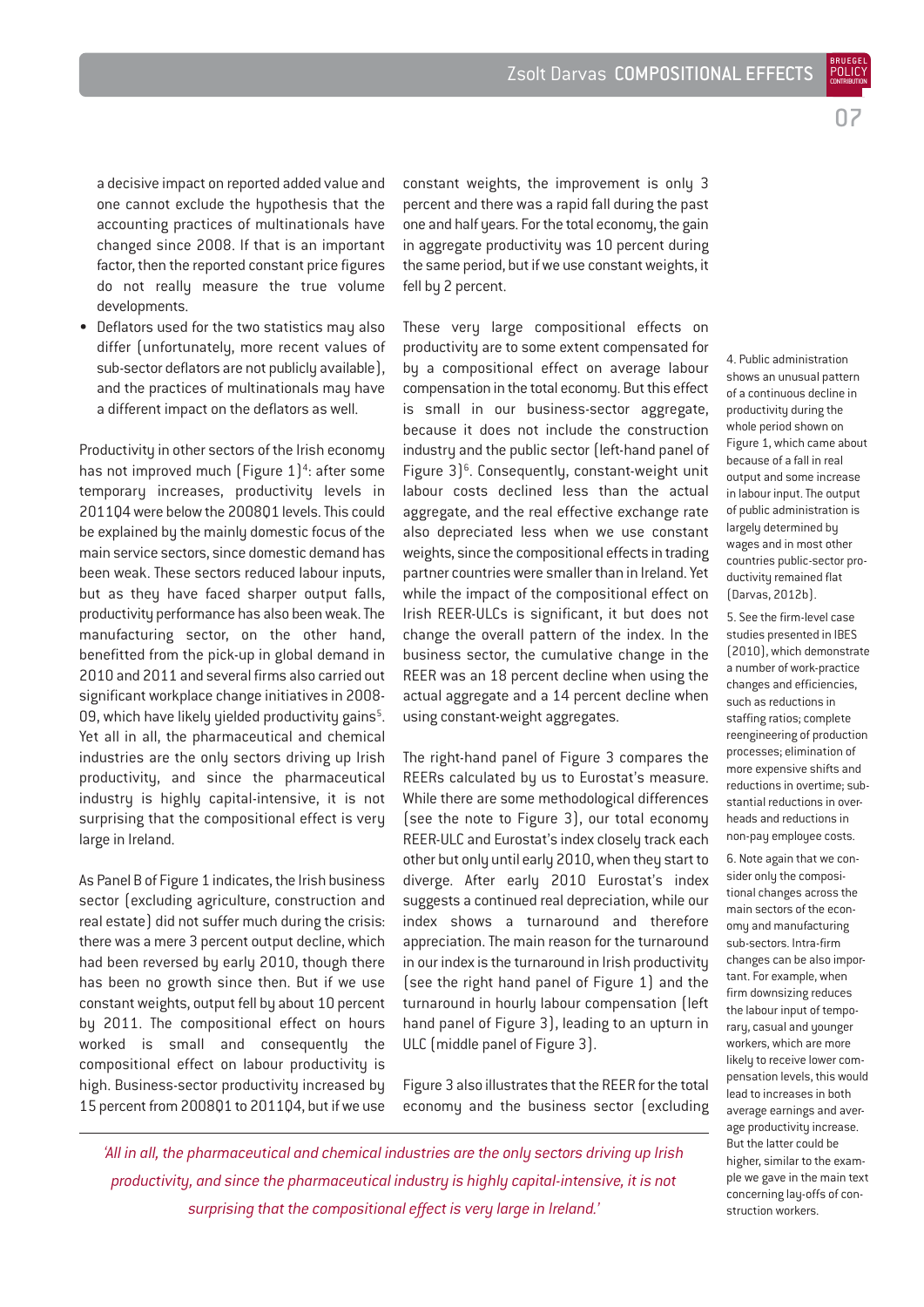agriculture construction and real estate) moved differently since 2008. Since the excluded sectors are not relevant for international competitiveness, this finding supports our goal of calculating REERs for an aggregate without the public sector and the excluded private sectors.

#### HOW SIGNIFICANT IS THE COMPOSITIONAL EFFECT?

Table 3 on the next page presents the answer to this question for the business sector without agriculture, construction and real estate, for all 24 EU countries we study. The composition effects are greatest in Ireland, Hungary<sup>7</sup>, the Czech Republic and the UK. Yet even in these cases the overall impacts of compositional effects on the REERs are limited.

The compositional effect on the REER-ULC also depends on the compositional effects in trading partners, which is well illustrated by the example of France, where there was virtually no compositional effect on domestic labour productivity and labour compensation. Yet due to the compositional effects in trading partner countries, the French REER using constant weights depreciated by 1.2 percent, even though the REER which is based on actual aggregates remained almost constant.

It is worth highlighting that the signal of compositional changes is not identical in all countries. For example in the cases of Finland and Lithuania the constant-weight REER depreciated by about 2.5 percent more than the REER using actual aggregates. Also, compositional changes are not large in all boom-bust countries. For example, in Spain, a country that experienced a similar boom-bust cycle in the construction industry to Ireland, constant-weight productivity has even increased slightly faster than actual aggregate productivity. The constant-weight REER has also depreciated slightly more (by 11.0 percent) than the REER using actual aggregates (11.5 percent).

Table 3 also shows that the intra-euro adjustment has started because Germany's REER remained stable, Ireland's and Spain's declined significantly.

#### DID REER DEPRECIATION HELP EXPORT ADJUSTMENT?

Current account adjustment is complex issue, which we shall study in another paper in detail. Here we only check if the new REERs we developed correlate well with export performance. Two main explanatory variables are almost always included in econometric studies of export performance: a measure of the demand for



Figure 3: Ireland, hourly and unit labour costs and the real effective exchange rate (2008Q1=100), 2000Q1-2011Q4

Source: Bruegel. Note: to calculate the REER, we consider 30 trading partners: the 23 EU countries for which we have sectoral data, plus Australia, Canada, Japan, Korea, New Zealand, Norway and the United States. Eurostat's REER considers 36 trading partners: 29 of the 30 countries we consider (Eurostat does not include South Korea), plus Cyprus, Malta, Luxembourg, Romania, Mexico, Switzerland and Turkey. Eurostat's REER uses GDP as the output measure, while we consider gross added value, and presumably Eurostat uses a different weighting matrix compared to what we use, which is based on Bayoumi, Lee and Jaewoo (2006).

7. In the case of Hungary, the large compositional effect on productivity and REER is the result of an unusual development of a single manufacturing subsector, C29 (manufacture of machinery and equipment not elsewhere classified). The added value at constant prices grew by a cumulative 179 percent between 2008 and 2010, raising the share of this sector from 5 percent of manufacturing added value to 17 percent, according to the available statistical data. Employment in this sector has even declined, by 11 percent, during this period.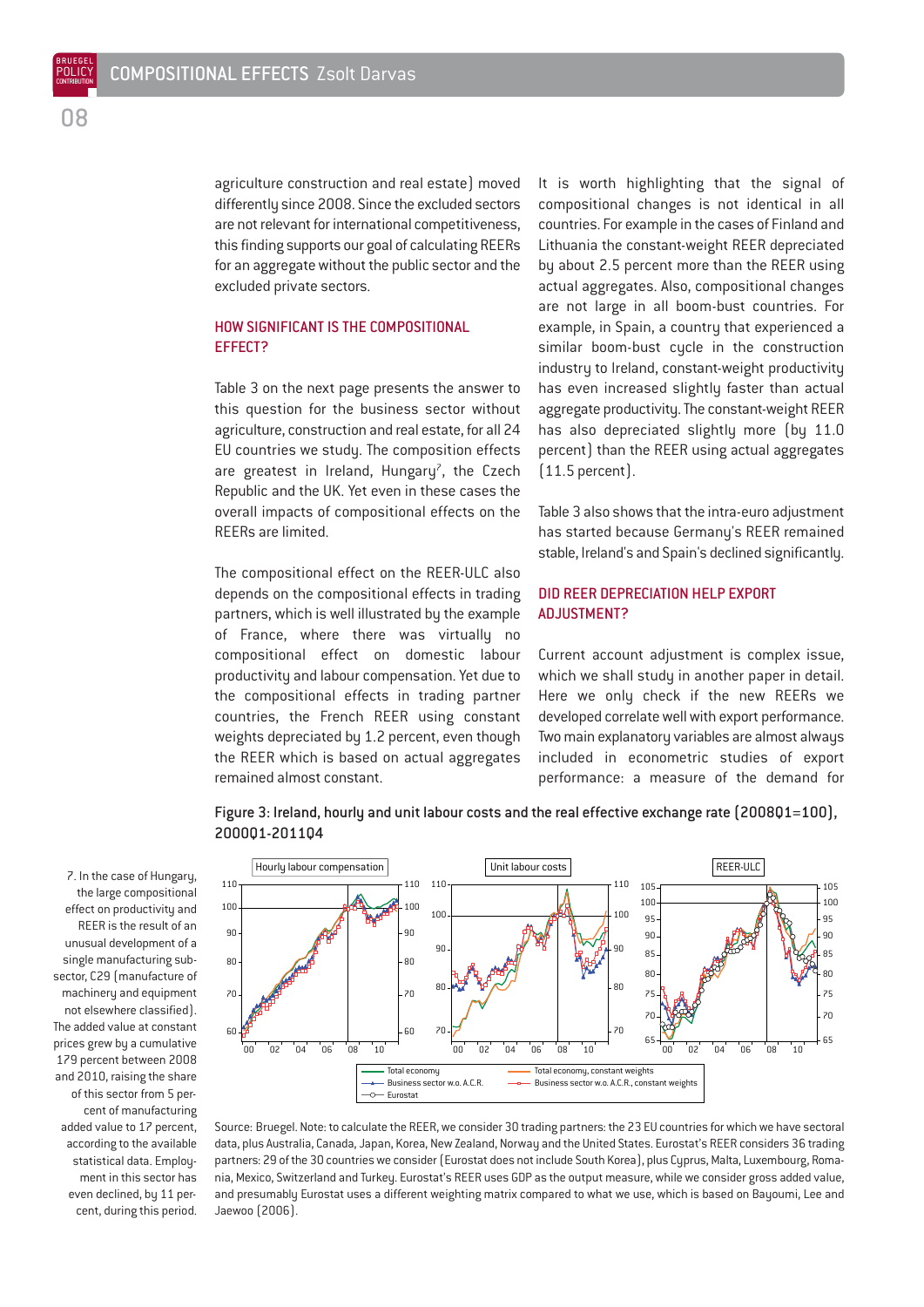|  | 정도 아 |
|--|------|
|  | ×    |
|  |      |

BRUEGEL

Gross value added per hour Labour compensation per hour REER-ULC Aggregate Const. w. Comp. effect Aggregate Const. w. Comp. effect Aggregate Const. w. Comp. effect Austria | 3.7 2.1 1.5 | 12.3 12.4 -0.1 | -0.1 0.1 -0.1 Belgium | 1.1 0.6 0.5 | 9.2 9.6 -0.3 | -0.4 -0.9 0.5 Bulgaria 15.8 12.4 3.1 42.2 40.3 1.3 13.6 14.6 -0.9 Czech Rep. | 2.6 -1.9 -4.6 | 0.6 -1.6 -1.0 | -7.9 -4.5 -3.6 Denmark | 1.8 -1.6 3.5 | 6.2 6.4 -0.2 | -4.1 -2.3 -1.9 Estonia -1.0 -8.2 7.9 5.2 1.0 4.1 -2.3 -0.4 -1.9 Finland -2.9 -1.4 -1.6 8.4 9.1 -0.6 2.3 -0.2 2.5 France | 1.6 1.3 0.3 | 10.0 10.0 0.0 | 0.1 -1.2 1.3 Germany 2.3 -3.1 0.9 6.3 6.8 -0.5 0.1 0.4 -0.3 Greece | -7.2 -6.0 -1.3 | 1.0 -4.7 -3.5 | 0.1 -0.7 -0.9 Hungary | -4.1 -11.7 8.7 | 5.3 4.0 1.2 | -13.6 -8.3 -5.8 Ireland | 15.1 2.5 12.3 | 3.7 1.1 2.6 | 18.0 -14.0 -4.7 Italy | -1.8 -1.4 -0.5 | 5.2 6.4 -1.1 | -1.5 -1.6 0.1 Latvia | 3.0 0.5 2.5 | -1.7 -2.5 0.8 | -11.5 -11.4 -0.1 Lithuania | 5.9 5.2 0.6 | 1.4 1.0 0.4 -9.8 -11.9 2.4 Netherlands 1.2 0.7 0.5 7.6 8.2 -0.5 -2.4 -2.8 0.4 Poland | 12.0 7.1 4.6 | 22.6 21.2 1.2 | 18.0 -17.2 -1.0 Portugal 2.0 0.2 1.8 8.4 7.4 1.0 -0.3 -1.9 1.7 Romania 11.5 9.1 2.2 29.4 26.6 2.2 -8.3 -7.3 -1.0 Slovakia 3.8 -0.2 4.0 5.2 5.0 0.3 4.2 6.2 -1.9 Slovenia | -0.7 -2.0 1.3 | 8.4 7.9 0.5 | 1.3 0.4 0.0 Spain | 5.4 5.9 -0.5 | 2.7 3.9 -1.2 | -10.5 -11.0 0.5 Sweden | 1.4 0.6 0.8 | 4.2 4.6 -0.4 | -3.2 -4.2 1.0

UK -3.4 -6.3 3.0 12.8 12.1 0.7 -5.6 -3.0 -2.7

Table 3: Impact of compositional changes on average productivity, labour compensation, and REER in the business sector excluding agriculture, construction and real estate (cumulative % change from 2008Q1 to 2011Q4)

Source: Bruegel. Note: see Darvas (2012b) for details.

exports and a measure of relative prices. For the first variable, we calculated the weighted average of constant price imports of goods and services of 40 trading partners (using country-specific weights). The relative price variable is typically measured with a REER and we use our new measure for the business sector excluding agriculture, construction and real estate.

REER changes impact export performance with a lag and therefore relating the changes in both exports and REERs from 2008Q1 to 2011Q4 to each other would not reveal this dynamic relationship. Instead, we plot the change in exports (relative to foreign imports) from 2008Q1 to 2011Q4 against the average REER in 2008Q1- 2011Q4 (relative to its 2008Q1 REER value). The rationale for this is that if, for example, the REER depreciated in 200801 and staued constant afterward, then it could have had a greater impact on the export level in 2011Q4 than if the REER depreciated just a few quarters before 2011Q4. This is a simple representation of the relationship between exports and REERs; in our forthcoming econometric study we will present the results of a proper panel vector error correction model<sup>8</sup>.

Figure 4 suggests that there is a relationship: export performance was better in countries that could engineer a greater fall in the ULC-REER. Bulgaria seems to be an outlier, as her ULC-REER appreciated sharply, yet export growth (relative to the growth of foreign imports) was the third fastest among the countries we consider. The correlation coefficient between the two variables is -0.21, but if we exclude Bulgaria, the correlation is -0.49.

8. Our preliminary panel cointegration results confirmed that exports, foreign imports and REERs are cointegrated. That is, those countries had a better export growth performance relative to the import of trading partners in which the REER depreciated.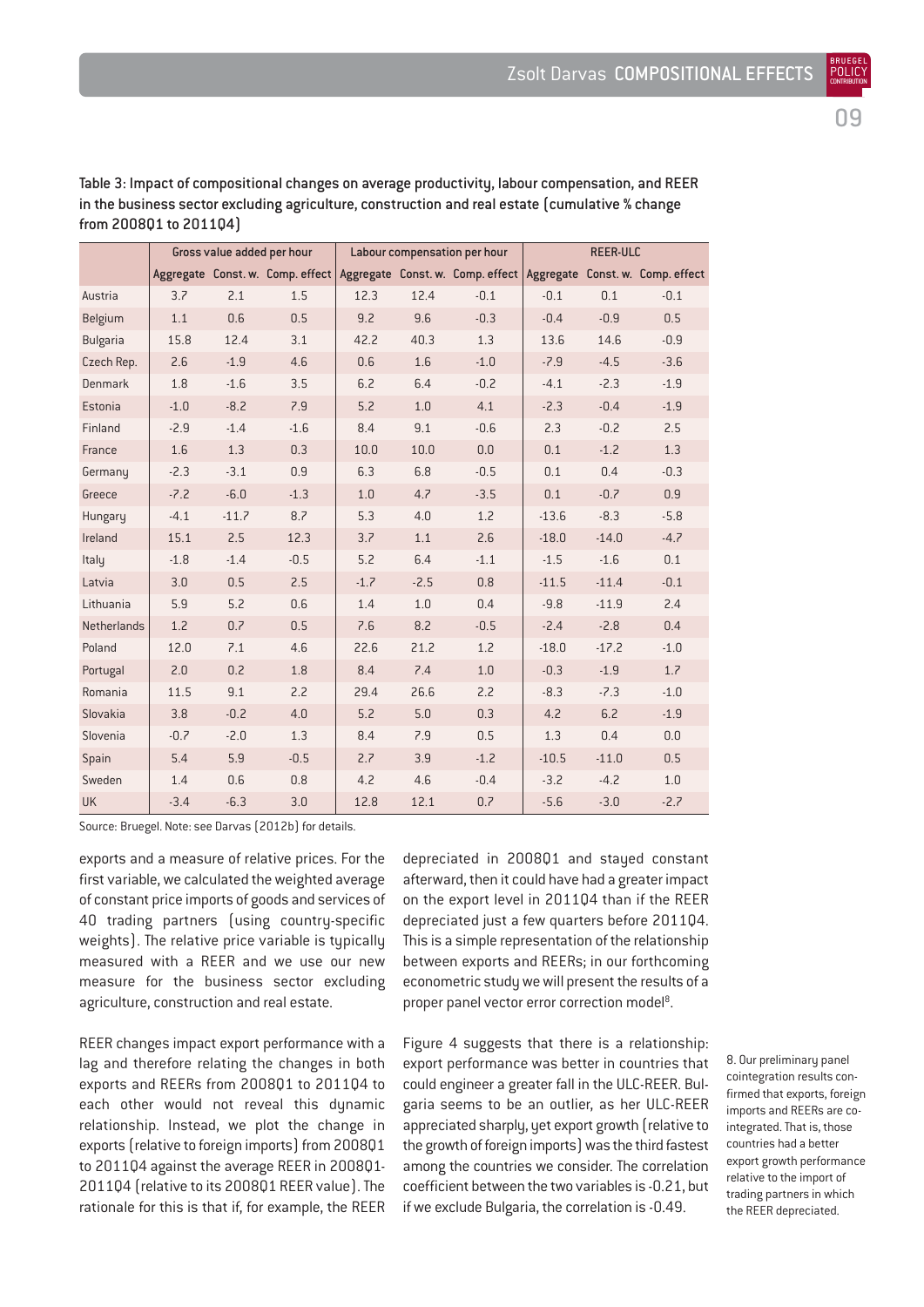We did the same exercise with Furostat's ULC-REER (calculated against 36 trading partners) and found that it correlates somewhat less with export performance than the REERs calculated by us: -0.16 when Bulgaria is included and -0.43 when Bulgaria is excluded.

Figure 4 also shows that the top five performers in terms of export growth are from the member states that joined the EU in 2004/07, and four of the other five countries for which we have data are also among the best performers (the exception is Slovenia). Among the EU15 countries, Spain is the best performer, followed by Germany, Ireland and Portugal. It is good news that the export sectors of Spain, Ireland and Portugal – three countries facing significant external adjustment challenges – perform rather well among the EU15 countries. However, it is worrying that Greece is the second worst performer among all countries in terms of exports. The worst performer is Finland, which is surprising since this country is usually thought to have a strong export sector.

#### WHICH COUNTRIES WERE MORE SUCCESSFUL?

The ultimate goals of economic policy should be growth and jobs, yet in countries facing the most

Figure 4: Gain in export market share, 2008Q1 to 2011Q4 (% change) vs the average REER during 2008Q1-2011Q4 (% deviation from the 2008Q1 value)



Trendline, excluding Bulgaria

9. See Brenke, Rinne and Zimmermann (2011) for an assessment of reduced working time in Germany during the crisis.

Source: Bruegel. Note: Export performance is the measure of export market share – the ratio of the volume of export growth relative to the weighted average volume of import growth of 40 trading partners. The REER-ULC is calculated against 30 trading partners (see notes to Figure 3).

severe adjustment challenges, exports should play a strong role in delivering these goals. The depreciation of ULC-REER – which we found to be related to export performance in the previous section  $-$  is just a tool to achieve the goals. Consequently, we do not measure success by the downward REER adjustment, but rather the components of the REER that relate to the ultimate goals of growth and jobs. Productivity is central, but adverse social consequences arise when it increases due to layoffs, so we also consider separately production and employment. Unit labour costs can also be reduced by reducing wages, yet hourly wages need not fall if employment is increasing. Therefore, we do not consider wages directly but wage developments in connection with employment and working time. Reducing working time has presumably more benign social consequences than layoffs<sup>9</sup>. Because of the importance of exports in achieving a sustainable adjustment in countries with high foreign indebtedness, we also consider the developments in export market shares. To summarise, we consider those countries successful that could:

- 1 Increase production;
- 2 Improve productivity;
- 3 Keep people employed;
- 4 Reduce hourly labour compensation and cut working time instead of laying-off people, ie the ratio of employment to the product of average labour compensation and working time is high;
- 5 Increase export market share, ie increase exports relative to the weighted average of trading partners' imports.

For the first four indicators we consider the business sector excluding agriculture, construction and real estate, while for exports only the total economy data is available; yet most of exports are accomplished by our preferred aggregate of the business sector.

For each of the five indicators we rank the 24 countries according to both stability and growth:

• Stability: the magnitude of the maximum fall in the indicator after 2008Q1 (up to our most recent observation, 2011Q4; a smaller drop is better);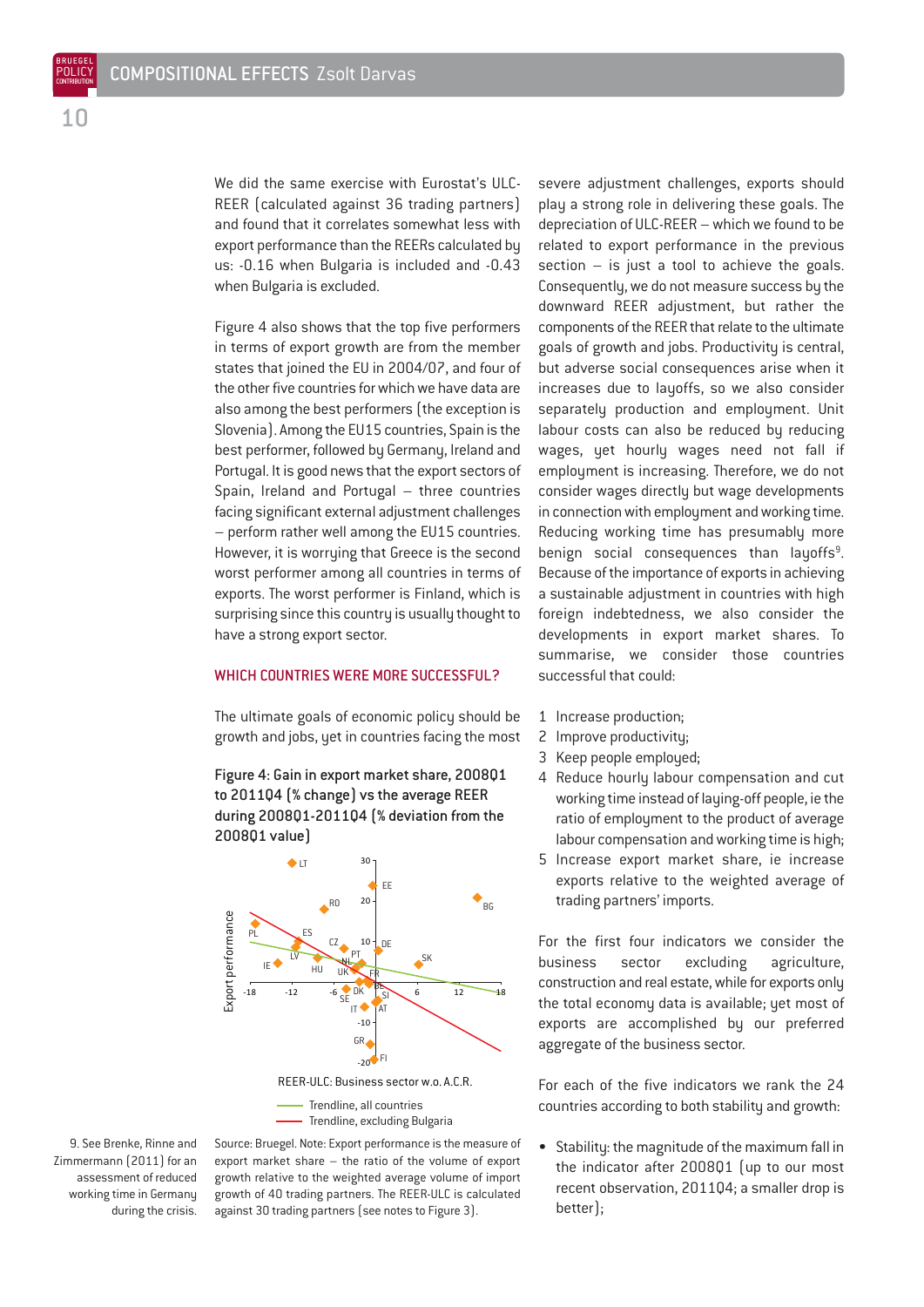• Growth: growth of the indicator from 2008Q1 to 2011Q4 (higher growth is better).

One could argue that the output fall from 2008Q1 is not the best measure, because in some countries the output level in 2007 was excessive and therefore a fall was inevitable. However, the strength of this argument is weakened for our analysis since we consider the business sector excluding construction and real estate, and most of the excesses were related to the construction sector. Also, we consider five indicators, not just the output fall. Therefore, even if the pre-crisis excesses in construction-related activates had an impact on the output of non-construction activities, the economies could have adjusted by, for example, reducing wages and working time, instead of laying off non-construction business sector workers. Improvements in productivity and gains in export market shares could have also reduced the adverse impact of the reversal of the pre-crisis construction booms.

Since some of the data is rather noisy, we use the Hodrick-Prescott-filtered values (with smoothing parameter 1, a very low value). We scale the cross-country values of the indicators on a 0-100 scale and average the values of stability and growth for each indicator. Finally, we average the five scores of the individual indicators in order to determine an overall score.

Detailed figures are presented in Darvas (2012b), here we only report the scores (Table 4).

| Rank           | Country            | <b>Output score</b> | Productivity<br>score | Employment<br>score | Exports/<br>imports<br>score | Employment/<br>wage*working- Overall score<br>time score |    |
|----------------|--------------------|---------------------|-----------------------|---------------------|------------------------------|----------------------------------------------------------|----|
| $\mathbf{1}$   | Poland             | 100                 | 89                    | 100                 | 86                           | 71                                                       | 89 |
| $\overline{c}$ | <b>Belgium</b>     | 67                  | 67                    | 88                  | 66                           | 93                                                       | 76 |
| $\mathsf{3}$   | Germany            | 59                  | 49                    | 93                  | 78                           | 97                                                       | 75 |
| $\overline{4}$ | Austria            | 71                  | 66                    | 92                  | 52                           | 94                                                       | 75 |
| 5              | France             | 68                  | 69                    | 78                  | 66                           | 84                                                       | 73 |
| 6              | Czech Rep.         | 61                  | 58                    | 72                  | 68                           | 98                                                       | 72 |
| $\overline{z}$ | <b>Netherlands</b> | 62                  | 61                    | 72                  | 76                           | 85                                                       | 71 |
| 8              | Sweden             | 62                  | 46                    | 78                  | 65                           | 90                                                       | 68 |
| $\mathsf g$    | Slovakia           | 70                  | 52                    | 73                  | 55                           | 87                                                       | 68 |
| 10             | Portugal           | 67                  | 72                    | 47                  | 72                           | 66                                                       | 65 |
| 11             | Lithuania          | 39                  | 47                    | 35                  | 98                           | 100                                                      | 64 |
| 12             | Ireland            | 72                  | 81                    | 12                  | 79                           | 75                                                       | 64 |
| 13             | Italy              | 52                  | 54                    | 74                  | 44                           | 89                                                       | 63 |
| 14             | <b>UK</b>          | 50                  | 49                    | 64                  | 74                           | 68                                                       | 61 |
| 15             | Spain              | 61                  | 82                    | 21                  | 77                           | 56                                                       | 60 |
| 16             | Romania            | 60                  | 75                    | 32                  | 90                           | 38                                                       | 59 |
| 17             | <b>Bulgaria</b>    | 81                  | 91                    | 27                  | 91                           | $\overline{0}$                                           | 58 |
| 18             | Hungary            | 46                  | 3                     | 75                  | 68                           | 94                                                       | 57 |
| 19             | <b>Denmark</b>     | 48                  | 46                    | 39                  | 65                           | 65                                                       | 52 |
| 20             | Slovenia           | 47                  | 43                    | 50                  | 46                           | 68                                                       | 51 |
| 21             | Latvia             | 19                  | 55                    | $\mathsf{3}$        | 80                           | 89                                                       | 49 |
| 22             | <b>Estonia</b>     | 13                  | $\, 8$                | 30                  | 88                           | 87                                                       | 45 |
| 23             | Finland            | 38                  | 35                    | 58                  | $\overline{0}$               | 66                                                       | 39 |
| 24             | Greece             | 14                  | 39                    | 21                  | 18                           | 75                                                       | 33 |

Table 4: Ranking of countries according to stability and growth of five indicators

Source: Bruegel. Note: The scores for the five indicators can be interpreted as the closeness to the best performer, whereby the best performer's score is 100 and the worst performer's score is 0. The score for each indicator is the average of the scores for stability and growth (business sector excluding agriculture, construction and real estate, except for exports, which is for the total economy). The overall score is the average of the five scores for the indicators. See more details in Darvas (2012b). 11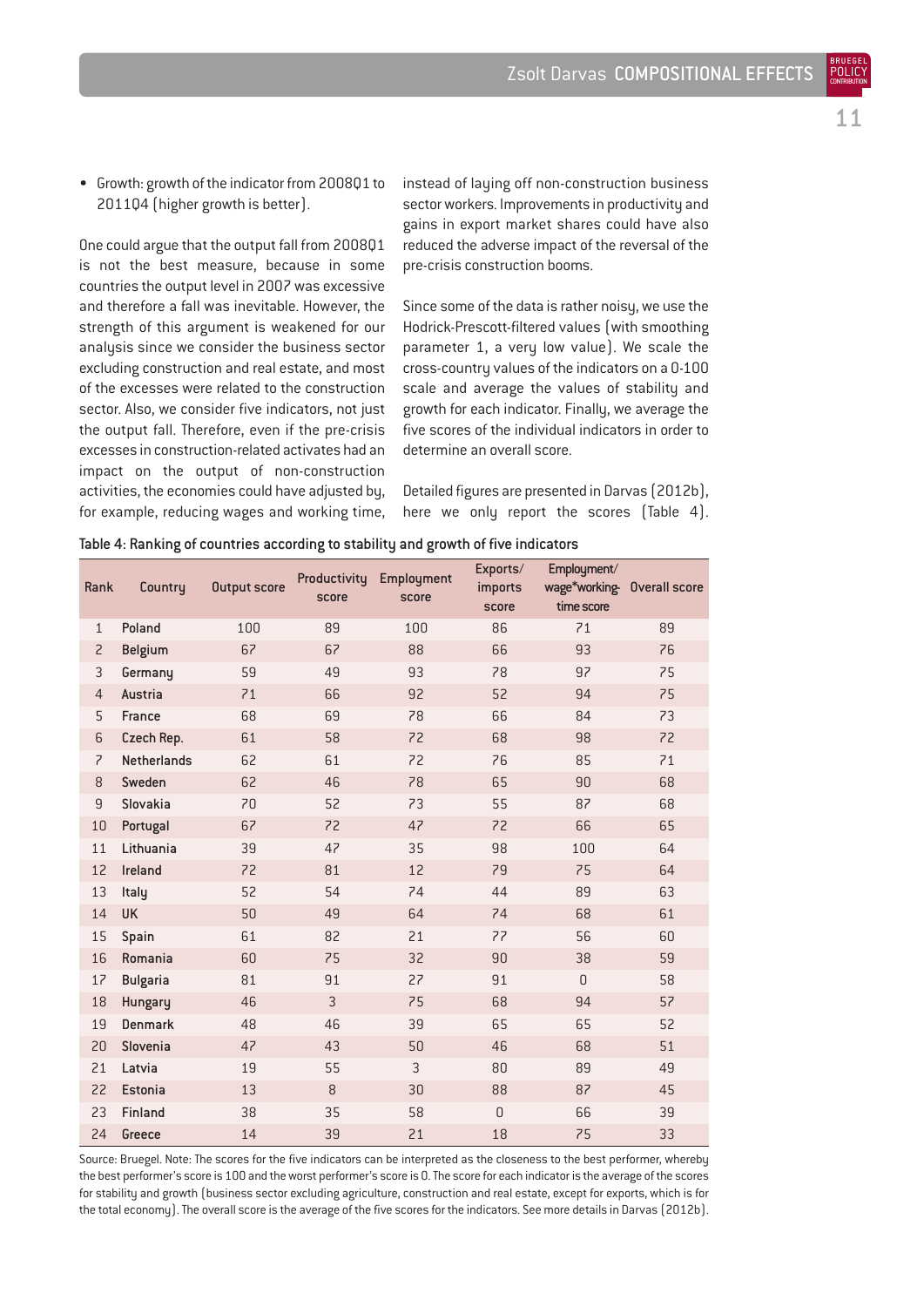Concerning the overall score, Poland is clearly the top performer, followed by some usual suspects: Belgium, Germany Austria, France, the Czech Republic and the Netherlands, which have similar overall scores.

There are ten countries that faced the most severe external adjustment challenge: by having either more than 10 percent current account deficit before the crisis, or a net international investment position close to minus 100 percent of GDP, or both. Not surprisingly, these countries typically rank low, with Portugal, Lithuania and Ireland scoring the highest ranks of 10-12. Among these ten externally-pressured countries the three least successful countries so far were Latvia, Estonia and Greece at ranks 21, 22, and 24, respectively. The remaining four countries are in between: Spain (15), Romania (16), Bulgaria (17) and Hungary (18).

Quite surprisingly, Finland, a country which is generally regarded as having strong fundamentals, ranks very poorly in twenty-third position.

It is also instructive to look in more detail at the trade-off between reduced wages versus layoffs, especially for the assessment of downward wage rigidity. The dynamics of these two indicators do not necessarily move in parallel, eg wage falls (if any) might lag the fall in employment. We therefore plot the change in hourly labour compensation against the change in employment, both normalised as 2008Q1=100 (Figure 5): the 2008Q1 values are in the origin, while the 2011Q4 values are the end-points of the curves. We order the countries according to their maximum employment decline, and use constant-weight figures both for employment and hourly labour compensation, in order to limit the impact of compositional effects on the results.

There is evidence of downward wage flexibility in some countries. There are six countries in which hourly labour compensation fell by at least four percent from peak to trough: Latvia (17 percent), Lithuania (12 percent), Romania (10 percent), Ireland (7 percent), Estonia (5 percent) and Greece (4 percent). The three Baltic countries show a rather interesting picture, with hourly





Note: hourly labour compensation is plotted against employment, both normalised as 2008Q1=100. Therefore, the 2008Q1 values are in the origin, and the last observation, 2011Q4, is the end point of the lines. Due to the short term volatility of especially the hourly labour compensation indicator, we Hodrick-Prescott filtered all series with smoothing parameter equal 1, a very low parameter. Fixed-weight aggregates are used. Countries are ordered according to the maximum of employment fall.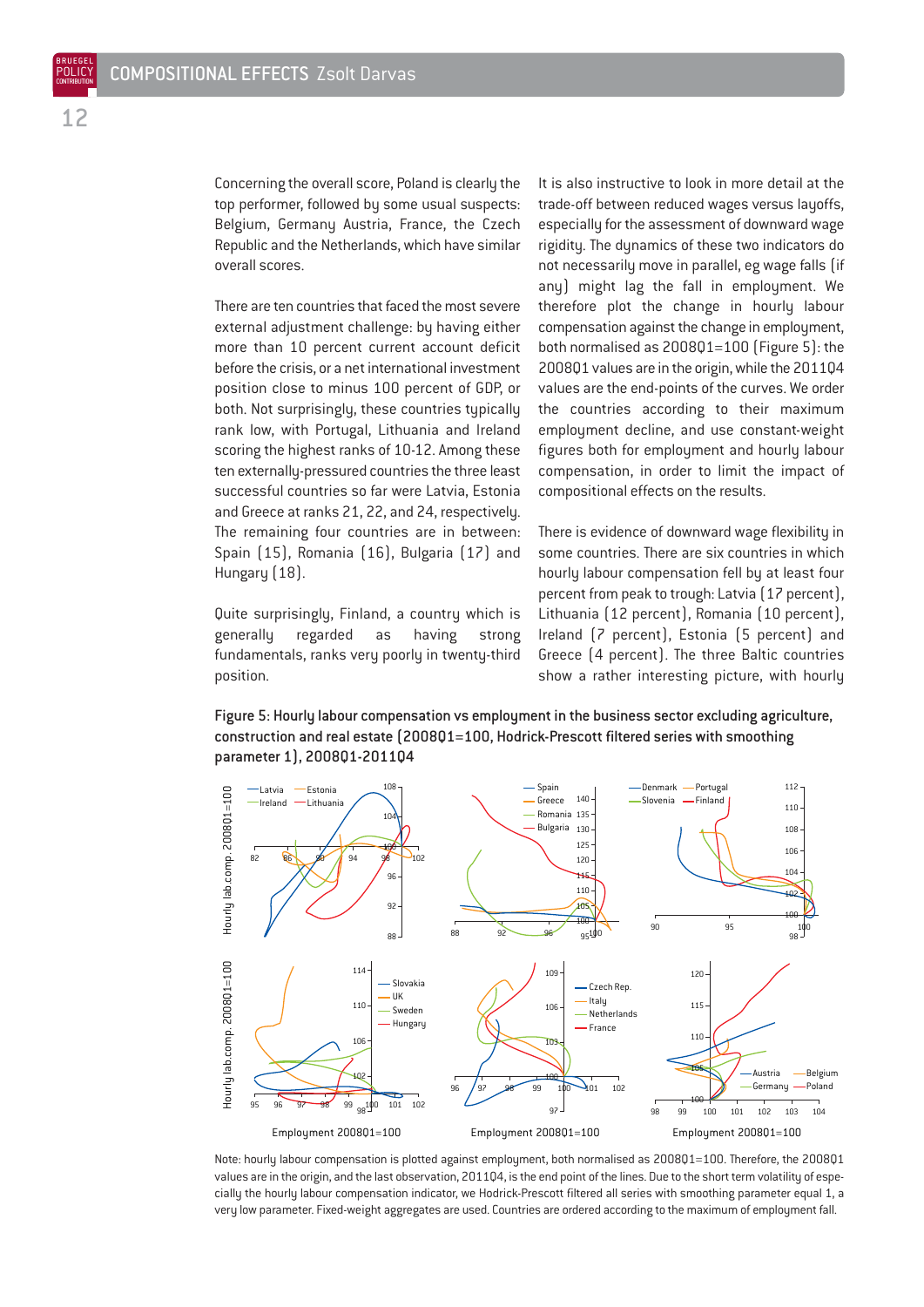labour compensation starting to fall in 2008Q3 and starting to rise again in Latvia and Lithuania immediately when employment started to increase again; in Estonia, the dynamics were more complex.

However, labour compensation falls have just corrected a small fraction of pre-crisis wage rises, as shown by Figure 6. In Latvia, for example, wages fell to mid-2007 levels only, while the employment loss was enormous: employment fell by 17 percent from 2008Q1 and fell back to the level of employment in 2004<sup>10</sup>. In five of these six countries (the exception is Greece) wage declines were temporary, and have largely or even fully reversed, even though unemployment continues to be high. In the three Baltic countries, and to a lesser extent in Romania, employment stared to recover, but in Ireland labour compensation increased without an increase in employment, and in Greece the decline in labour compensation does not continue, despite the continued fast decline in employment.

Also, when relating the employment performance to both wage falls and possible shortening of working-time, Lithuania ranks in distinguished first place among the 24 countries, but the other countries exhibiting wage flexibility rank lower: Latvia (8), Estonia (10), Greece (14), Ireland (15) and Romania (23). These findings underline the difficulties with, and the pain caused by, nominal wage falls.

Turning to the other southern European countries facing severe adjustment challenges, in Spain wages remained broadly flat (or even increased slightly) despite the huge employment loss, and in Portugal wages have even increased by about a cumulative 8 percent since 2008Q1.

Bulgarian developments are puzzling, since hourly labour compensation rose by a cumulative 40 percent from 2008Q1 to 2011Q4 parallel with a huge, 12 percent, fall in employment.

#### **CONCLUSIONS**

By studying the impacts of compositional changes on labour productivity, hourly labour compensation, unit labour cost and the unit labour cost based real effective exchange rate (ULC-REER) in 11 main sectors of the economy and 13 manufacturing sub-sectors on, we reached a number of conclusions which have a relevance for policymakers.

Figure 6: Hourly labour compensation and employment in the six countries that witnessed significant labour compensation decline during the crisis (business sector excluding agriculture, construction and real estate; 2000Q1=100), 2000Q1-2011Q4



Source: Bruegel. Note: since time series for labour compensation are rather noisy, we have calculated Hodrick-Prescott filtered values with smoothing parameter 1, a very low value, and report both these filtered series (think curves) and the original series (same colour thin curves). Fixed-weight aggregates are used.

10. As Darvas (2011) has shown, total economy employment fell below the level in 2000.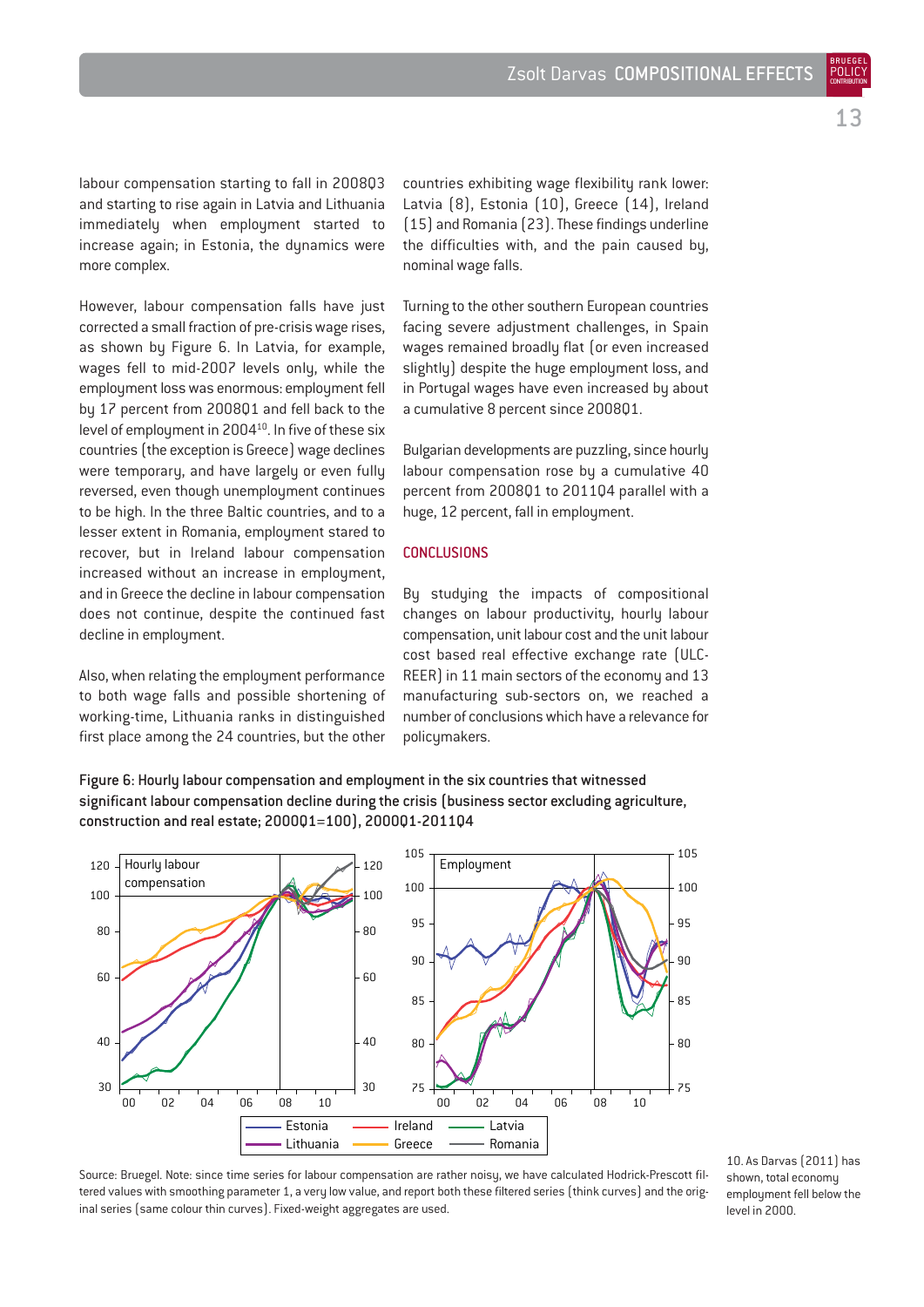- 1 The high importance of compositional changes on productivity. In some countries the compositional effect on productivity is very significant. In Ireland, for example, the capital intensive pharmaceutical sector, which had a share of about 40 percent in the output of the manufacturing industry and about 10 percent in the total economy output in 2010, is almost the single sector driving Irish output growth and productivity increases<sup>11</sup>. Most other manufacturing sub-sectors and the other main branches of the economy have not yet started to recover. The total economy productivity indicator masks these diverse sectoral developments. Effects are smaller in other countries, but they should be considered when assessing productivity developments in a country.
- 2 The lower importance of compositional changes on average wages.The compositional effect on productivity can be offset by the compositional effect on wages, yet for most countries we found a lower impact on wages than on productivity.
- 3 The lower importance of compositional changes on real exchange rates. Even if the compositional effect on wages just partially offsets the compositional effect on productivity, since compositional effects can have an impact on trading partners as well, the overall impact on real exchange rates is not that great. In Ireland, for example, our preferred measure of REER depreciated by 14 percent between 2008Q1 and 2011Q4 when we use fixed weights, which is still large even if it is smaller than the 18 percent depreciation when using actual aggregates. REER depreciation was also significant in Spain at 11 percent, while the German REER remained broadly stable, implying that intra-euro real exchange rates started to adjust.
- 11. Also, while all indicators suggest that the Irish pharmaceutical sector is booming, this sector is dominated by large multinational firms and intrafirm transfer pricing may not allow a proper assessment of real growth.

12. Yet they may matter indirectly if developments in these sectors influence the rest of the business sector.

4 The importance of excluding the public sector, construction industry, real estate and agriculture from price competitiveness assessment. These excluded sectors do not matter directly for a country's international price competitiveness<sup>12</sup>, but for a number of countries, including Ireland, we found that they significantly impact the assessment of the total-economy REER.

- 5 Export performance is related to REER developments. We found that our new REER measure, which considers the business sector excluding the sectors listed in the previous point, is well related to export performance. This suggests that in countries facing large external adjustment needs, a depreciation of the REER can foster the adjustment process. In countries that are members of the monetary union or in countries with fixed exchange rates, domestic productivity improvements and nominal wage reductions (or at least slower wage increases than in trading partners) can foster the adjustment. In the EMU, ULC increases and a slower pace of fiscal consolidation in the 'core' countries could help the REER adjustment of the euro-area periphery, as argued by Merler and Pisani-Ferry (2012) and Wolff (2012). On the other hand, the euro's external exchange rate should also play an important role in the external adjustment process of euro-area periphery countries (as I will discuss in a forthcoming paper).
- 6 Good news from the euro-area periphery: exports in Spain, Ireland and Portugal are performing well. Among the EU15 countries, these three countries rank first, third and fourth for export performance between 2008Q1 and 2011Q4, which suggests that their external rebalancing process is not hopeless. Yet they outperform the euro-area core countries by just a small margin and therefore further REER adjustment is needed. And there is some bad news in this regard: Greek export performance has been very poor since 2008.
- 7 Bad news from the euro-area periphery: massive employment losses. While fixedweight productivity increase in our preferred business sector aggregate was sizeable in Spain (an increase of about 6 percent between 2008Q1 and 2011Q4) and moderate in Ireland (2.5 percent increase), these came about by massive falls in business sector employment. Productivity improvements through massive layoffs have undesirable social consequences. Productivity was stagnant in Portugal and even declined by 6 percent in Greece, along with similarly adverse employment developments. Huge employment losses also characterised

BRUEGEL **POLICY**